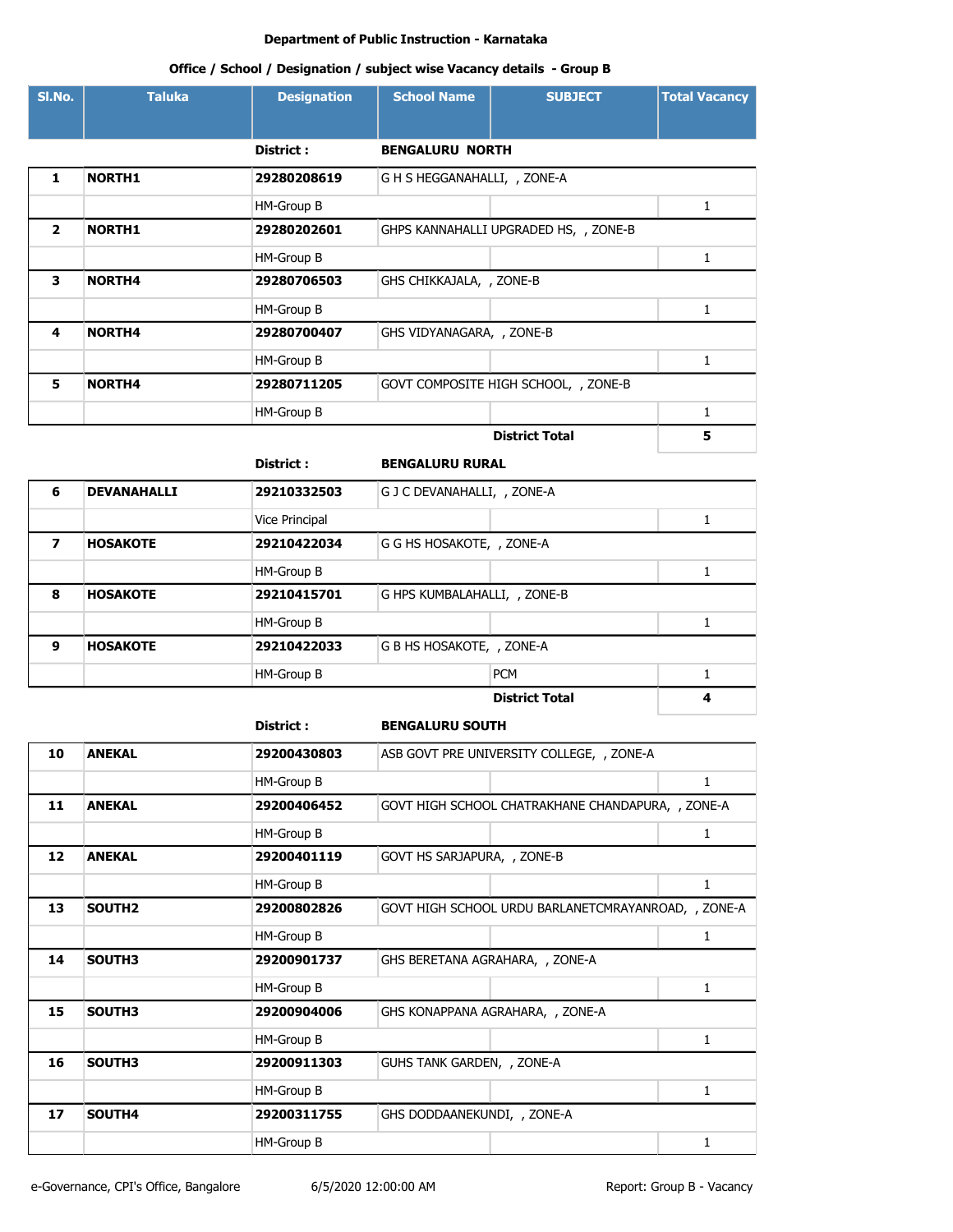# **Office / School / Designation / subject wise Vacancy details - Group B**

| SI.No. | <b>Taluka</b> | <b>Designation</b> | <b>School Name</b>     | <b>SUBJECT</b>                    | <b>Total Vacancy</b> |
|--------|---------------|--------------------|------------------------|-----------------------------------|----------------------|
|        |               |                    |                        |                                   |                      |
| 18     | SOUTH4        | 29200309507        |                        | GHS KADUSONNAPPANAHALLI, , ZONE-B |                      |
|        |               | HM-Group B         |                        |                                   |                      |
| 19     | SOUTH4        | 29200310155        | GJC HOODI, , ZONE-A    |                                   |                      |
|        |               | HM-Group B         |                        |                                   |                      |
| 20     | SOUTH4        | 29200301953        | GJC VARTHURU, , ZONE-A |                                   |                      |
|        |               | HM-Group B         |                        |                                   |                      |
|        |               |                    |                        | <b>District Total</b>             | 11                   |

#### **District : CHIKKABALLAPURA**

| 21 | --               | 34292900010   | DIET CHIKKABALLAPURA, , ZONE-A                     |              |
|----|------------------|---------------|----------------------------------------------------|--------------|
|    |                  | Lecturer-DIET | <b>CRAFT-TAILORING</b>                             | $\mathbf{1}$ |
| 22 | <b>BAGEPALLY</b> | 29290113407   | GOVERNMENT HIGH SCHOOL NALLAGUTTAPALLI, , ZONE-C   |              |
|    |                  | HM-Group B    |                                                    | $\mathbf{1}$ |
| 23 | <b>BAGEPALLY</b> | 29290112306   | GOVERNMENT HIGH SCHOOL MITTEMARI, , ZONE-C         |              |
|    |                  | HM-Group B    |                                                    | $\mathbf{1}$ |
| 24 | <b>BAGEPALLY</b> | 29290103013   | GOVERNMENT HIGH SCHOOL CHAKAVELU, , ZONE-C         |              |
|    |                  | HM-Group B    |                                                    | $\mathbf{1}$ |
| 25 | <b>BAGEPALLY</b> | 29290109103   | GOVERNMENT HIGH SCHOOL KANAGAMAKALAPALLI, , ZONE-C |              |
|    |                  | HM-Group B    |                                                    | 1            |
| 26 | <b>BAGEPALLY</b> | 29290112005   | GOVERNMENT HIGH SCHOOL MARGANUKUNTE, , ZONE-C      |              |
|    |                  | HM-Group B    |                                                    | $\mathbf{1}$ |
| 27 | <b>BAGEPALLY</b> | 29290115008   | GOVERNMENT HIGH SCHOOL PALYAKERE, , ZONE-C         |              |
|    |                  | HM-Group B    |                                                    | $\mathbf{1}$ |
| 28 | <b>BAGEPALLY</b> | 29290123602   | GOVERNMENT GIRLS HIGH SCHOOL BAGEPALLI, , ZONE-A   |              |
|    |                  | HM-Group B    |                                                    | 1            |
| 29 | <b>BAGEPALLY</b> | 29290106908   | GOVERNMENT HIGH SCHOOL GULUR, , ZONE-C             |              |
|    |                  | HM-Group B    |                                                    | 1            |
| 30 | <b>BAGEPALLY</b> | 29290115510   | GOVERNMENT HIGH SCHOOL PATHAPALYA, , ZONE-C        |              |
|    |                  | HM-Group B    |                                                    | $\mathbf{1}$ |
| 31 | <b>BAGEPALLY</b> | 29290119901   | GOVERNMENT HIGH SCHOOL THIMAMPALLI, , ZONE-C       |              |
|    |                  | HM-Group B    |                                                    | 1            |
| 32 | <b>BAGEPALLY</b> | 29290102011   | GOVERNMENT HIGH SCHOOL BILLUR, , ZONE-C            |              |
|    |                  | HM-Group B    |                                                    | 1            |
| 33 | <b>BAGEPALLY</b> | 29290103418   | GOVERNMENT HIGH SCHOOL CHELUR, , ZONE-C            |              |
|    |                  | HM-Group B    |                                                    | $\mathbf{1}$ |
| 34 | <b>BAGEPALLY</b> | 29290106007   | GOVERNMENT HIGH SCHOOL GANTAMVARIPALLI, , ZONE-B   |              |
|    |                  | HM-Group B    |                                                    | 1            |
| 35 | <b>BAGEPALLY</b> | 29290100203   | GOVERNMENT HIGH SCHOOL ACHAGANAPALLI, , ZONE-C     |              |
|    |                  | HM-Group B    |                                                    | 1            |
| 36 | <b>BAGEPALLY</b> | 29290115210   | GOVERNMENT HIGH SCHOOL PARAGODU, , ZONE-C          |              |
|    |                  | HM-Group B    |                                                    | $\mathbf{1}$ |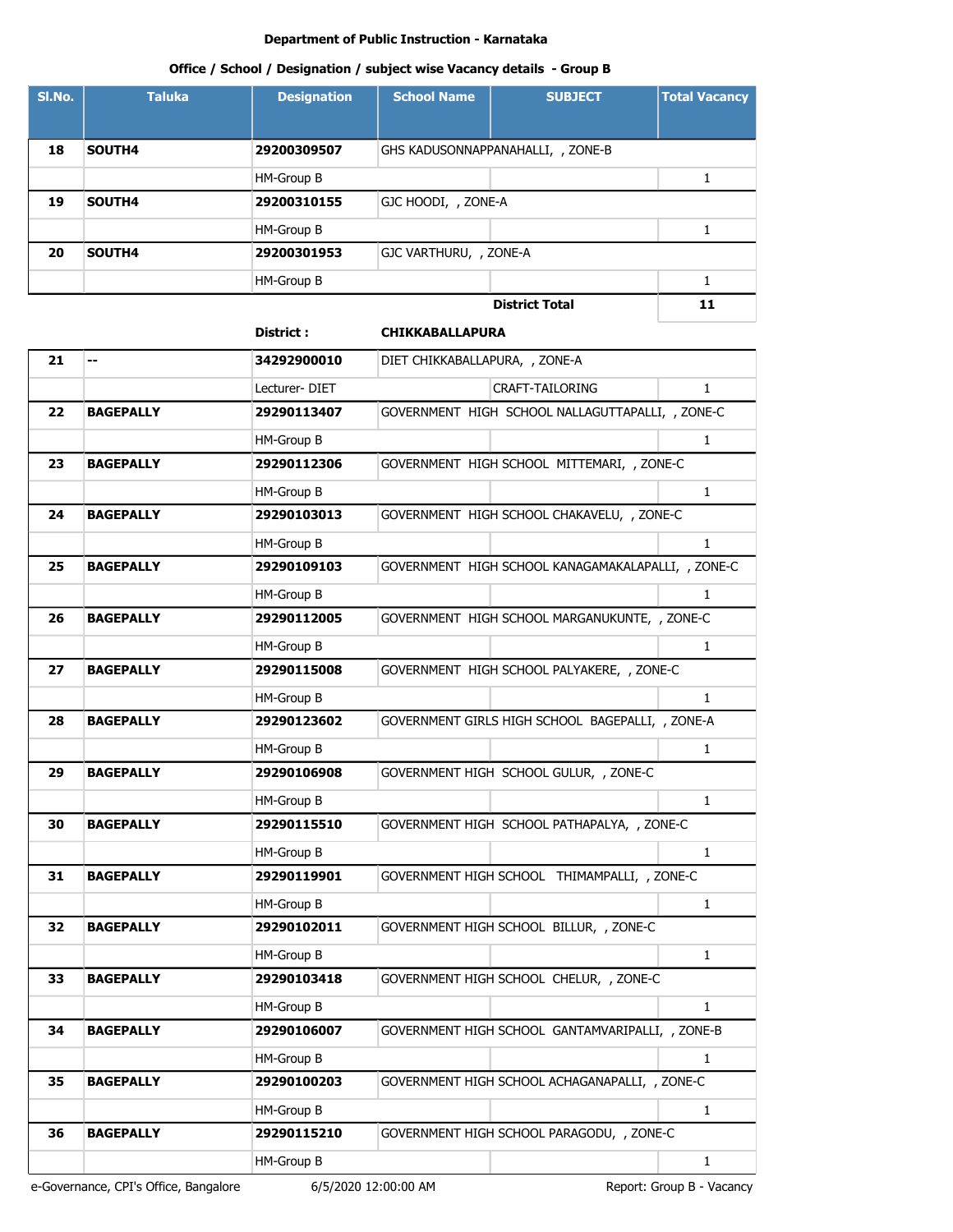| SI.No. | <b>Taluka</b>         | <b>Designation</b> | <b>School Name</b>             | <b>SUBJECT</b>                                      | <b>Total Vacancy</b> |
|--------|-----------------------|--------------------|--------------------------------|-----------------------------------------------------|----------------------|
|        |                       |                    |                                |                                                     |                      |
| 37     | <b>BAGEPALLY</b>      | 29290119110        |                                | GOVERNMENT HIGH SCHOOL SOMANATHAPURA, , ZONE-C      |                      |
|        |                       | HM-Group B         |                                |                                                     | 1                    |
| 38     | <b>BAGEPALLY</b>      | 29290123103        |                                | GOVERNMENT URDU HIGH SCHOOL BAGEPALLI, , ZONE-A     |                      |
|        |                       | HM-Group B         |                                |                                                     | 1                    |
| 39     | <b>CHIKKABALLAPUR</b> | 29290327401        | GJC CHICKABALLAPUR, , ZONE-A   |                                                     |                      |
|        |                       | HM-Group B         |                                |                                                     | 1                    |
| 40     | <b>CHINTAMANI</b>     | 29290409604        | GHS DODDAGANJUR, , ZONE-B      |                                                     |                      |
|        |                       | HM-Group B         |                                |                                                     | $\mathbf{1}$         |
| 41     | <b>CHINTAMANI</b>     | 29290428202        | GHS NANDANAHOSAHALLI, , ZONE-C |                                                     |                      |
|        |                       | HM-Group B         |                                |                                                     | $\mathbf{1}$         |
| 42     | <b>CHINTAMANI</b>     | 29290436203        | GHS YAGAVAKOTE, , ZONE-C       |                                                     |                      |
|        |                       | HM-Group B         |                                |                                                     | $\mathbf{1}$         |
| 43     | <b>CHINTAMANI</b>     | 29290404904        |                                | GOVERNMENT HIGH SCHOOL BOORAGAMAKALAHALLI, , ZONE-B |                      |
|        |                       | HM-Group B         |                                |                                                     | 1                    |
| 44     | <b>GOWRIBIDANUR</b>   | 29290524001        | GGHS KOTE, , ZONE-A            |                                                     |                      |
|        |                       | HM-Group B         |                                |                                                     | $\mathbf{1}$         |
| 45     | <b>GOWRIBIDANUR</b>   | 29290520701        | GHPS SONNAGANAHALLI, , ZONE-C  |                                                     |                      |
|        |                       | HM-Group B         |                                |                                                     | $\mathbf{1}$         |
| 46     | <b>GOWRIBIDANUR</b>   | 29290506303        | GHS GEDARE, , ZONE-C           |                                                     |                      |
|        |                       | HM-Group B         |                                |                                                     | $\mathbf{1}$         |
| 47     | <b>GOWRIBIDANUR</b>   | 29290508005        | GHS H NAGASANDRA, , ZONE-B     |                                                     |                      |
|        |                       | HM-Group B         |                                |                                                     | $\mathbf{1}$         |
| 48     | <b>GOWRIBIDANUR</b>   | 29290513705        | GHS KURUDI, , ZONE-C           |                                                     |                      |
|        |                       | HM-Group B         |                                |                                                     | 1                    |
| 49     | <b>GOWRIBIDANUR</b>   | 29290516805        | GHS NAGARAGERE, , ZONE-C       |                                                     |                      |
|        |                       | HM-Group B         |                                |                                                     | $\mathbf{1}$         |
| 50     | <b>GOWRIBIDANUR</b>   | 29290519202        | GHS RAMAPURA, , ZONE-C         |                                                     |                      |
|        |                       | HM-Group B         |                                |                                                     | $\mathbf{1}$         |
| 51     | <b>GOWRIBIDANUR</b>   | 29290516403        |                                | GOVT HIGH SCHOOL MELYA, , ZONE-C                    |                      |
|        |                       | HM-Group B         |                                |                                                     | $\mathbf{1}$         |
| 52     | <b>GOWRIBIDANUR</b>   | 29290500405        |                                | GOVT HIGH SCHOOLALAKAPURA, , ZONE-B                 |                      |
|        |                       | HM-Group B         |                                |                                                     | $\mathbf{1}$         |
| 53     | <b>GUDIBANDA</b>      | 29290611706        |                                | ADARSHA VIDYALAYA GUDIBANDE, , ZONE-C               |                      |
|        |                       | HM-Group B         |                                |                                                     | $\mathbf{1}$         |
| 54     | <b>GUDIBANDA</b>      | 29290610901        | GGHS GUDIBANDA, , ZONE-A       |                                                     |                      |
|        |                       | HM-Group B         |                                |                                                     | $\mathbf{1}$         |
| 55     | <b>GUDIBANDA</b>      | 29290603803        | GHS HAMPASANDRA, , ZONE-C      |                                                     |                      |
|        |                       | HM-Group B         |                                |                                                     | $\mathbf{1}$         |
| 56     | <b>GUDIBANDA</b>      | 29290607305        | GHS MACHAHALLI, , ZONE-C       |                                                     |                      |
|        |                       | HM-Group B         |                                |                                                     | $\mathbf{1}$         |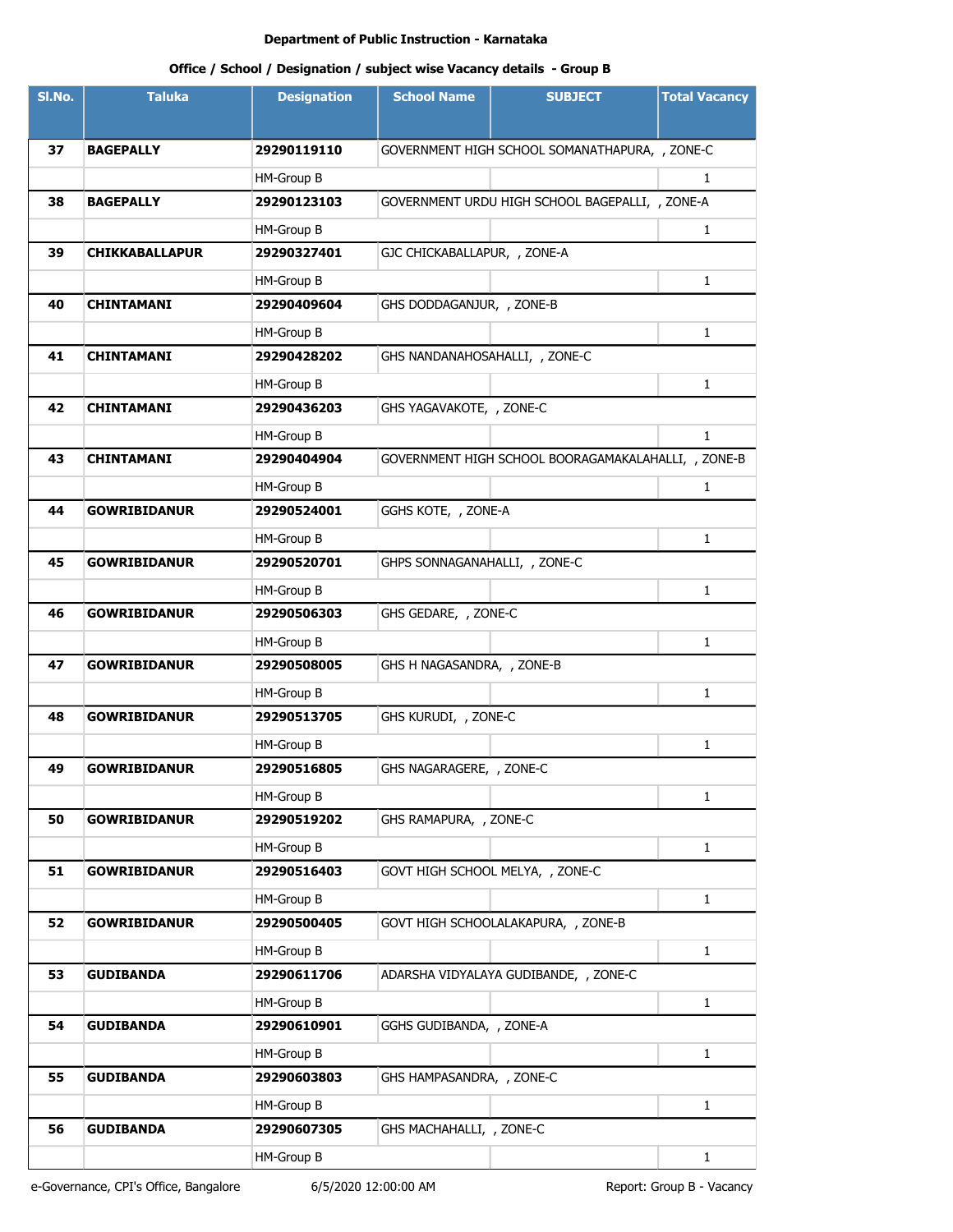# **Office / School / Designation / subject wise Vacancy details - Group B**

| SI.No. | <b>Taluka</b>      | <b>Designation</b> | <b>School Name</b>           | <b>SUBJECT</b>                                     | <b>Total Vacancy</b> |
|--------|--------------------|--------------------|------------------------------|----------------------------------------------------|----------------------|
|        |                    |                    |                              |                                                    |                      |
| 57     | <b>GUDIBANDA</b>   | 29290608705        | GHS SOMENAHALLI, , ZONE-C    |                                                    |                      |
|        |                    | HM-Group B         |                              |                                                    | 1                    |
| 58     | <b>GUDIBANDA</b>   | 29290609102        | GHS THIRUMANI, , ZONE-C      |                                                    |                      |
|        |                    | HM-Group B         |                              |                                                    | 1                    |
| 59     | <b>GUDIBANDA</b>   | 29290609302        | GHS ULLODU, , ZONE-C         |                                                    |                      |
|        |                    | HM-Group B         |                              |                                                    | $\mathbf{1}$         |
| 60     | <b>GUDIBANDA</b>   | 29290610205        | GHS YALLODU, , ZONE-C        |                                                    |                      |
|        |                    | HM-Group B         |                              |                                                    | $\mathbf{1}$         |
| 61     | <b>GUDIBANDA</b>   | 29290610902        | GJC GUDIBANDA, , ZONE-A      |                                                    |                      |
|        |                    | HM-Group B         |                              |                                                    | $\mathbf{1}$         |
| 62     | <b>SIDLAGHATTA</b> | 29291101104        | GHS ANEMADAGU, , ZONE-C      |                                                    |                      |
|        |                    | HM-Group B         |                              |                                                    | $\mathbf{1}$         |
| 63     | <b>SIDLAGHATTA</b> | 29291103208        | GHS BASETTIHALLI, , ZONE-C   |                                                    |                      |
|        |                    | HM-Group B         |                              |                                                    | $\mathbf{1}$         |
| 64     | <b>SIDLAGHATTA</b> | 29291108907        | GHS GANJIGUNTE, , ZONE-C     |                                                    |                      |
|        |                    | HM-Group B         |                              |                                                    | 1                    |
| 65     | SIDLAGHATTA        | 29291126004        | GHS THIMMASANDRA E, , ZONE-C |                                                    |                      |
|        |                    | HM-Group B         |                              |                                                    | $\mathbf{1}$         |
| 66     | <b>SIDLAGHATTA</b> | 29291133201        |                              | GOVERNMENT HIGH SCHOOL DYAVAPPANAGUDI, , ZONE-C    |                      |
|        |                    | HM-Group B         |                              |                                                    | $\mathbf{1}$         |
| 67     | <b>SIDLAGHATTA</b> | 29291116502        |                              | GOVERNMENT HIGH SCHOOL KUNDALAGURKI, , ZONE-C      |                      |
|        |                    | HM-Group B         |                              |                                                    | $\mathbf{1}$         |
| 68     | <b>SIDLAGHATTA</b> | 29291121002        |                              | GOVERNMENT HIGH SCHOOL PALICHERLU, , ZONE-C        |                      |
|        |                    | HM-Group B         |                              |                                                    | $\mathbf{1}$         |
| 69     | <b>SIDLAGHATTA</b> | 29291126303        |                              | GOVERNMENT HIGH SCHOOL THUMMANA HALLI, , ZONE-C    |                      |
|        |                    | HM-Group B         |                              |                                                    | 1                    |
| 70     | <b>SIDLAGHATTA</b> | 29291107501        | THEKAHALLI, , ZONE-C         | GOVERNMENT HIGHER PRIMARY SCHOOL HIGH SCHOOL DODDA |                      |
|        |                    | HM-Group B         |                              |                                                    | $\mathbf{1}$         |
| 71     | <b>SIDLAGHATTA</b> | 29291128634        | GUHS SIDLAGHATTA, , ZONE-A   |                                                    |                      |
|        |                    | HM-Group B         |                              |                                                    | 1                    |
|        |                    |                    |                              | <b>District Total</b>                              | 51                   |

# **District : CHITRADURGA**

| 72 | <b>CHALLAKERE</b> | 29130212402 | GHPS KAMASAMUDRA, , ZONE-C     |  |  |
|----|-------------------|-------------|--------------------------------|--|--|
|    |                   | HM-Group B  |                                |  |  |
| 73 | <b>CHALLAKERE</b> | 29130221901 | GHS P MAHADEVAURA, , ZONE-C    |  |  |
|    |                   | HM-Group B  |                                |  |  |
| 74 | <b>CHALLAKERE</b> | 29130201106 | GHS R-LAMBHANI HATTY, , ZONE-B |  |  |
|    |                   | HM-Group B  |                                |  |  |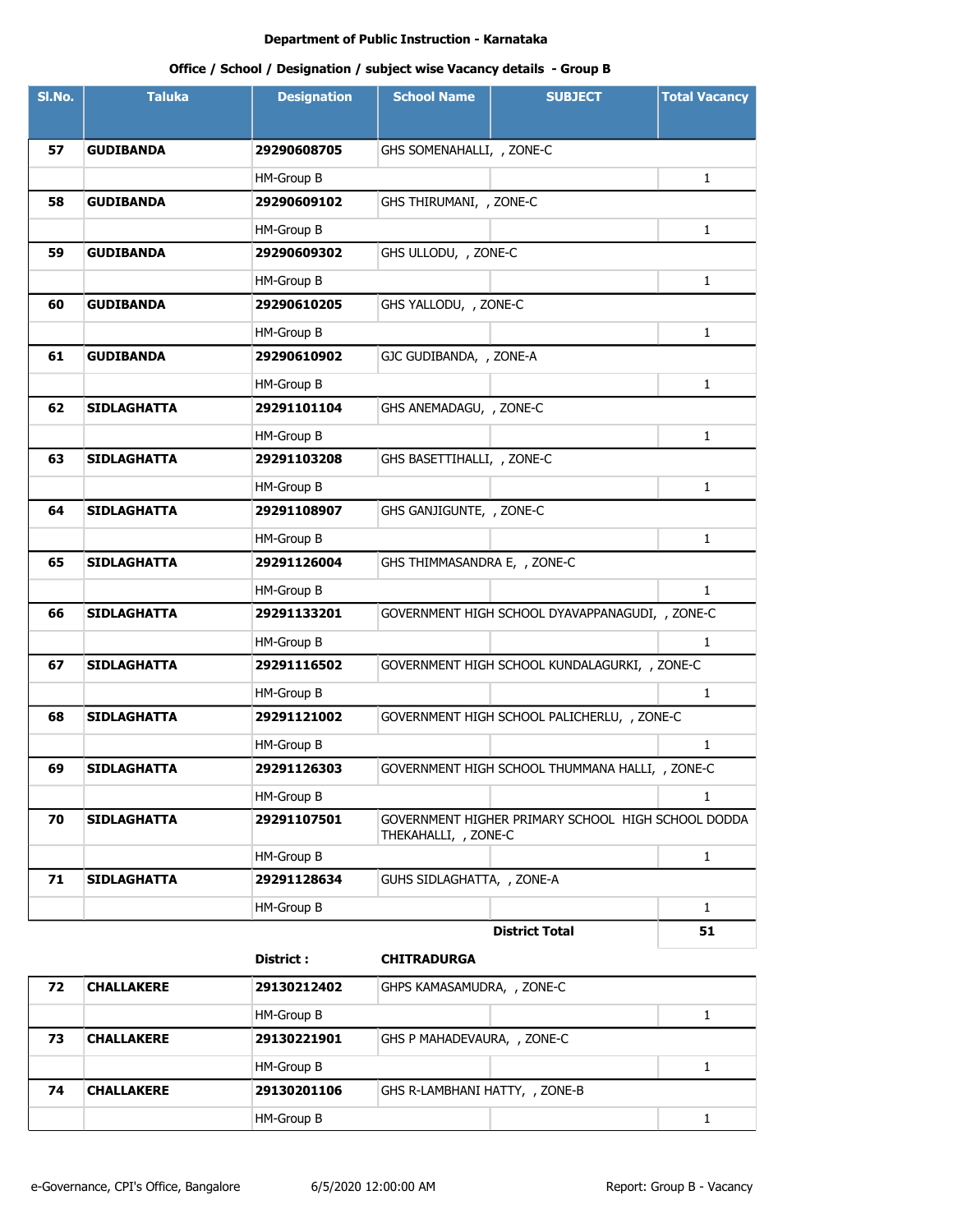## **Office / School / Designation / subject wise Vacancy details - Group B**

| SI.No. | <b>Taluka</b>     | <b>Designation</b> | <b>School Name</b>                         | <b>SUBJECT</b>                               | <b>Total Vacancy</b> |
|--------|-------------------|--------------------|--------------------------------------------|----------------------------------------------|----------------------|
| 75     | <b>CHALLAKERE</b> | 29130212101        |                                            | GOVERNMENT HIGH SCHOOL KAPARAHALLY, , ZONE-C |                      |
|        |                   | HM-Group B         |                                            |                                              |                      |
| 76     | <b>CHALLAKERE</b> | 29130207806        | GOVERNMENT HIGH SCHOOL OBALAPURA, , ZONE-C |                                              |                      |
|        |                   | HM-Group B         |                                            |                                              |                      |
| 77     | <b>MOLAKALMUR</b> | 29130612604        |                                            | GOVERNMENT GIRLS HIGH SCHOOL, , ZONE-A       |                      |
|        |                   | HM-Group B         |                                            |                                              |                      |
| 78     | <b>MOLAKALMUR</b> | 29130605204        |                                            | GOVERNMNET HIGH SCHOOL JAGIR BUDDENAHALLI,   | ZONE-C               |
|        |                   | HM-Group B         |                                            |                                              |                      |
|        |                   |                    |                                            | <b>District Total</b>                        | 7                    |

#### **District : DAVANAGERE**

| 79 | <b>HONNALI</b> | 29140505106           |                                 | GOVT PU COLLEGE SASVEHALLI, , ZONE-C |   |  |
|----|----------------|-----------------------|---------------------------------|--------------------------------------|---|--|
|    |                | <b>Vice Principal</b> |                                 |                                      |   |  |
| 80 | <b>JAGALUR</b> | 29140603502           | GHS - DIDDIGI, , ZONE-C         |                                      |   |  |
|    |                | HM-Group B            |                                 |                                      |   |  |
| 81 | <b>JAGALUR</b> | 29140610202           | GHS - MARIKUNTE, , ZONE-C       |                                      |   |  |
|    |                | HM-Group B            |                                 |                                      |   |  |
| 82 | <b>JAGALUR</b> | 29140609302           | GHS - MEDIKERANAHALLI, , ZONE-C |                                      |   |  |
|    |                | HM-Group B            |                                 |                                      |   |  |
| 83 | <b>JAGALUR</b> | 29140613802           | GHS - THORANAGATTE, , ZONE-C    |                                      |   |  |
|    |                | HM-Group B            |                                 |                                      |   |  |
|    |                |                       |                                 | <b>District Total</b>                | 5 |  |

|    |                    | District :  | <b>KOLAR</b>                          |   |
|----|--------------------|-------------|---------------------------------------|---|
| 84 | <b>BANGARAPETE</b> | 29190218501 | GHPS KANUMANAHALLI RMSA UPG, , ZONE-C |   |
|    |                    | HM-Group B  |                                       | 1 |
| 85 | <b>BANGARAPETE</b> | 29190229601 | GHPS PARAVANAHALLI RMSA UPG, , ZONE-C |   |
|    |                    | HM-Group B  |                                       | 1 |
| 86 | <b>BANGARAPETE</b> | 29190236102 | GHPS RAMASAGARA RMSA UPG, , ZONE-C    |   |
|    |                    | HM-Group B  |                                       | 1 |
| 87 | <b>BANGARAPETE</b> | 29190240402 | GHS BADAMAKANAHALLI, , ZONE-C         |   |
|    |                    | HM-Group B  |                                       | 1 |
| 88 | <b>BANGARAPETE</b> | 29190201608 | GHS BALAMANDE, , ZONE-C               |   |
|    |                    | HM-Group B  |                                       | 1 |
| 89 | <b>BANGARAPETE</b> | 29190203410 | GHS BETHAMANGALA, , ZONE-C            |   |
|    |                    | HM-Group B  |                                       | 1 |
| 90 | <b>BANGARAPETE</b> | 29190210203 | GHS DODDA PONNANDAHALLI, , ZONE-C     |   |
|    |                    | HM-Group B  |                                       | 1 |
| 91 | <b>BANGARAPETE</b> | 29190212703 | GHS GULLAHALLI, , ZONE-C              |   |

HM-Group B 1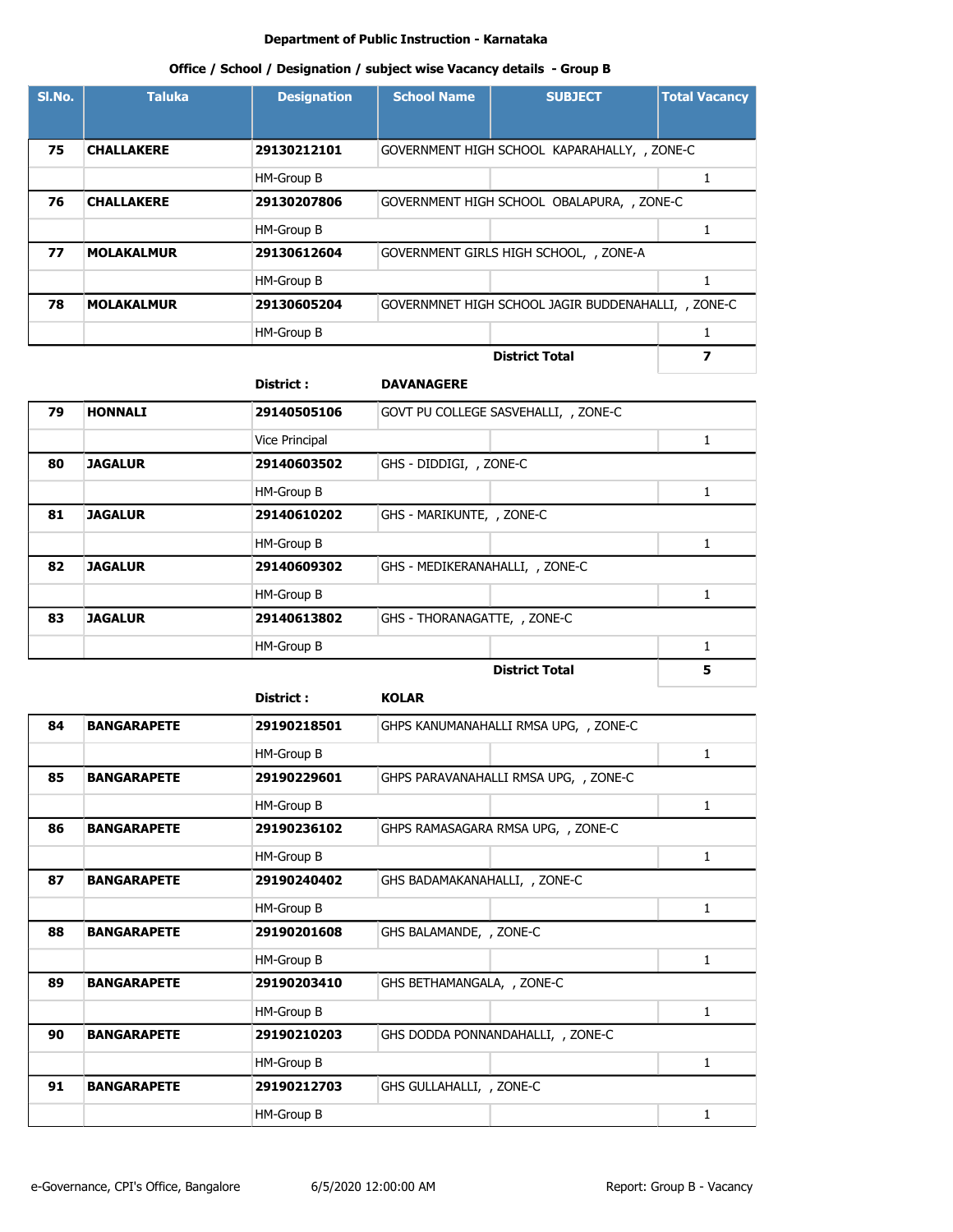| SI.No. | <b>Taluka</b>      | <b>Designation</b> | <b>School Name</b>              | <b>SUBJECT</b>                         | <b>Total Vacancy</b> |
|--------|--------------------|--------------------|---------------------------------|----------------------------------------|----------------------|
|        |                    |                    |                                 |                                        |                      |
| 92     | <b>BANGARAPETE</b> | 29190214304        | GHS HULKUR, , ZONE-C            |                                        |                      |
|        |                    | HM-Group B         |                                 |                                        | $\mathbf{1}$         |
| 93     | <b>BANGARAPETE</b> | 29190218702        | GHS KARADAGURU, , ZONE-C        |                                        |                      |
|        |                    | HM-Group B         |                                 |                                        | $\mathbf{1}$         |
| 94     | <b>BANGARAPETE</b> | 29190205004        | GJC BUDIKOTE, , ZONE-C          |                                        |                      |
|        |                    | HM-Group B         |                                 |                                        | 1                    |
| 95     | <b>BANGARAPETE</b> | 29190233207        | GJC SUNDARAPALYA, , ZONE-C      |                                        |                      |
|        |                    | Vice Principal     |                                 |                                        | 1                    |
| 96     | <b>KGF</b>         | 29191300901        |                                 | GHPS BODENAHALLI RMSA UPG, , ZONE-C    |                      |
|        |                    | HM-Group B         |                                 |                                        | $\mathbf{1}$         |
| 97     | <b>KGF</b>         | 29191302801        |                                 | GHPS DONIMADAGU RMSA UPG, , ZONE-C     |                      |
|        |                    | HM-Group B         |                                 |                                        | $\mathbf{1}$         |
| 98     | <b>KGF</b>         | 29191307602        | GHS THOPPANAHALLI, , ZONE-C     |                                        |                      |
|        |                    | HM-Group B         |                                 |                                        | $\mathbf{1}$         |
| 99     | <b>KGF</b>         | 29191311001        | GJC GIRLS, , ZONE-A             |                                        |                      |
|        |                    | Vice Principal     |                                 |                                        | $\mathbf{1}$         |
| 100    | <b>KOLAR</b>       | 29190727801        |                                 | GHPS RAJAKALLAHALLI RMSA UPG, , ZONE-C |                      |
|        |                    | HM-Group B         |                                 |                                        | $\mathbf{1}$         |
| 101    | <b>KOLAR</b>       | 29190701502        | GHS ANNIHALLI, , ZONE-C         |                                        |                      |
|        |                    | HM-Group B         |                                 |                                        | $\mathbf{1}$         |
| 102    | <b>KOLAR</b>       | 29190703503        | GHS BELAMARANAHALLI, , ZONE-C   |                                        |                      |
|        |                    | HM-Group B         |                                 |                                        | $\mathbf{1}$         |
| 103    | <b>KOLAR</b>       | 29190713903        | GHS HOLUR, , ZONE-C             |                                        |                      |
|        |                    | HM-Group B         |                                 |                                        | $\mathbf{1}$         |
| 104    | <b>KOLAR</b>       | 29190720802        | GHS KURUGAL, , ZONE-C           |                                        |                      |
|        |                    | HM-Group B         |                                 |                                        | $\mathbf{1}$         |
| 105    | <b>KOLAR</b>       | 29190720906        | GHS KYALNUR, , ZONE-C           |                                        |                      |
|        |                    | HM-Group B         |                                 |                                        | $\mathbf{1}$         |
| 106    | <b>KOLAR</b>       | 29190721502        | GHS MADDERI, , ZONE-C           |                                        |                      |
|        |                    | HM-Group B         |                                 |                                        | $\mathbf{1}$         |
| 107    | <b>KOLAR</b>       | 29190725304        | GHS NAYAKARAHALLI, , ZONE-C     |                                        |                      |
|        |                    | HM-Group B         |                                 |                                        | $\mathbf{1}$         |
| 108    | <b>KOLAR</b>       | 29190729902        | GHS SHAPURA, , ZONE-C           |                                        |                      |
|        |                    | HM-Group B         |                                 |                                        | $\mathbf{1}$         |
| 109    | <b>KOLAR</b>       | 29190732602        | GHS THORADEVANDAHALLI, , ZONE-C |                                        |                      |
|        |                    | HM-Group B         |                                 |                                        | $\mathbf{1}$         |
| 110    | <b>KOLAR</b>       | 29190733102        | GHS THYAVANAHALLI, , ZONE-C     |                                        |                      |
|        |                    | HM-Group B         |                                 |                                        | $\mathbf{1}$         |
| 111    | <b>KOLAR</b>       | 29190736206        | GJC BOYS, , ZONE-A              |                                        |                      |
|        |                    | Vice Principal     |                                 |                                        | $\mathbf{1}$         |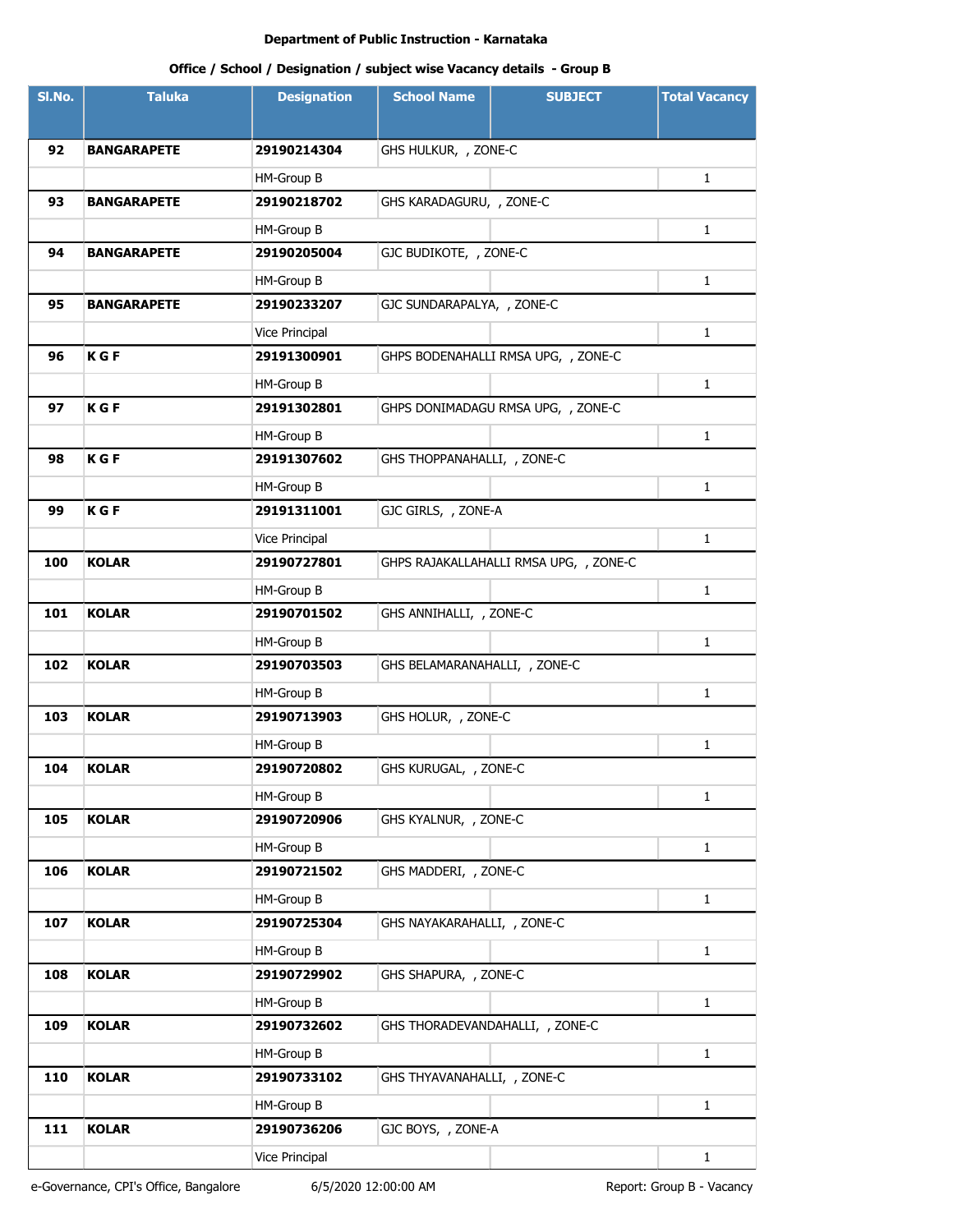| SI.No. | <b>Taluka</b>   | <b>Designation</b> | <b>School Name</b>             | <b>SUBJECT</b>                      | <b>Total Vacancy</b> |  |
|--------|-----------------|--------------------|--------------------------------|-------------------------------------|----------------------|--|
|        |                 |                    |                                |                                     |                      |  |
| 112    | <b>KOLAR</b>    | 29190734506        | GJC VEMGAL, , ZONE-C           |                                     |                      |  |
|        |                 | Vice Principal     |                                |                                     | 1                    |  |
| 113    | <b>KOLAR</b>    | 39291907124        | Govt TTI TALUK KOLAR, , ZONE-A |                                     |                      |  |
|        |                 | Lecturer-DIET      | $\overline{2}$                 |                                     |                      |  |
| 114    | <b>MALUR</b>    | 29190902102        | GHPS ARALERI, , ZONE-C         |                                     |                      |  |
|        |                 | HM-Group B         |                                |                                     | 1                    |  |
| 115    | <b>MALUR</b>    | 29190932301        |                                | GHPS THORALAKKI RMSA UPG, , ZONE-C  |                      |  |
|        |                 | HM-Group B         |                                |                                     | 1                    |  |
| 116    | <b>MALUR</b>    | 29190901603        | GHS ANEPURA, , ZONE-C          |                                     |                      |  |
|        |                 | HM-Group B         |                                |                                     | 1                    |  |
| 117    | <b>MALUR</b>    | 29190908702        | GHS DINNAHALLI, , ZONE-C       |                                     |                      |  |
|        |                 | HM-Group B         |                                |                                     | $\mathbf{1}$         |  |
| 118    | <b>MALUR</b>    | 29190929503        | GHS SHIVARAPATNA, , ZONE-C     |                                     |                      |  |
|        |                 | HM-Group B         |                                |                                     | $\mathbf{1}$         |  |
| 119    | <b>MALUR</b>    | 29190955404        | GJC GIRLS, , ZONE-A            |                                     |                      |  |
|        |                 | Vice Principal     |                                |                                     | 1                    |  |
| 120    | <b>MALUR</b>    | 29190923209        | GJC MASTHI, , ZONE-C           |                                     |                      |  |
|        |                 | Vice Principal     |                                |                                     | $\mathbf{1}$         |  |
| 121    | <b>MULBAGAL</b> | 29191048103        |                                | ADARSHA SCHOOLRMSA SCHOOL, , ZONE-C |                      |  |
|        |                 | HM-Group B         |                                |                                     | $\mathbf{1}$         |  |
| 122    | <b>MULBAGAL</b> | 29191000503        | GHS ALANGUR, , ZONE-C          |                                     |                      |  |
|        |                 | HM-Group B         |                                |                                     | $\mathbf{1}$         |  |
| 123    | <b>MULBAGAL</b> | 29191001903        | GHS BALASANDRA, , ZONE-C       |                                     |                      |  |
|        |                 | HM-Group B         |                                |                                     | $\mathbf{1}$         |  |
| 124    | <b>MULBAGAL</b> | 29191007604        | GHS DEVARAYASAMUDRA, , ZONE-C  |                                     |                      |  |
|        |                 | HM-Group B         |                                |                                     | $\mathbf{1}$         |  |
| 125    | <b>MULBAGAL</b> | 29191010702        | GHS GUMMALAPURA, , ZONE-C      |                                     |                      |  |
|        |                 | HM-Group B         |                                |                                     | $\mathbf{1}$         |  |
| 126    | <b>MULBAGAL</b> | 29191011202        | GHS HANUMANAHALLI, , ZONE-C    |                                     |                      |  |
|        |                 | HM-Group B         |                                |                                     | $\mathbf{1}$         |  |
| 127    | <b>MULBAGAL</b> | 29191011403        | GHS HEBBANI, , ZONE-C          |                                     |                      |  |
|        |                 | HM-Group B         |                                |                                     | $\mathbf{1}$         |  |
| 128    | <b>MULBAGAL</b> | 29191023102        | GHS N VADDAHALLI, , ZONE-C     |                                     |                      |  |
|        |                 | HM-Group B         |                                |                                     | $\mathbf{1}$         |  |
| 129    | <b>MULBAGAL</b> | 29191049101        | GHS NUGALBANDE, , ZONE-A       |                                     |                      |  |
|        |                 | HM-Group B         |                                |                                     | $\mathbf{1}$         |  |
| 130    | <b>MULBAGAL</b> | 29191030104        |                                | GHS THIMMARAVUTHANAHALLI, , ZONE-C  |                      |  |
|        |                 | HM-Group B         |                                |                                     | $\mathbf{1}$         |  |
| 131    | <b>MULBAGAL</b> | 29191030202        | GHS THIPPADODDI, , ZONE-C      |                                     |                      |  |
|        |                 | HM-Group B         |                                |                                     | $\mathbf{1}$         |  |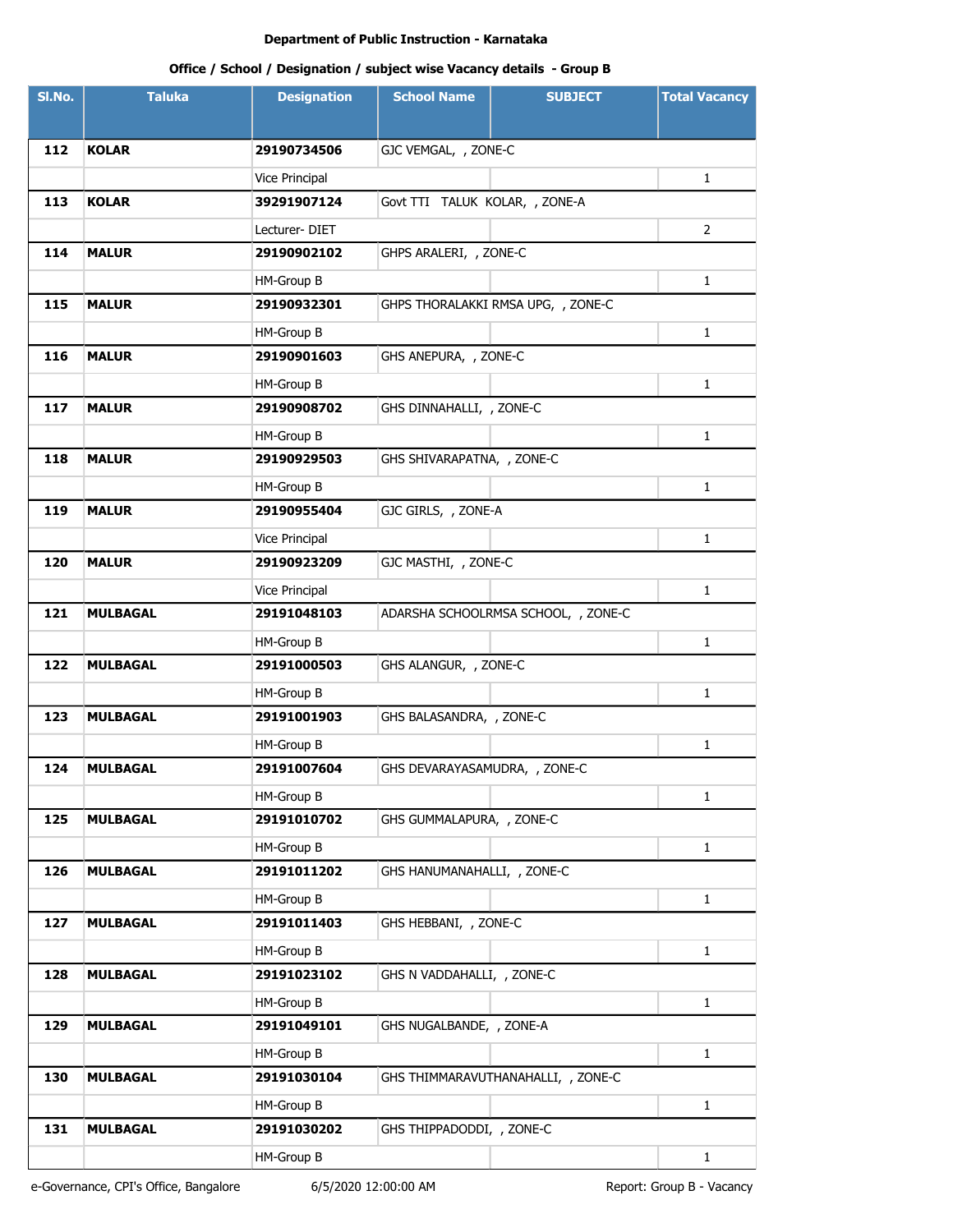# **Office / School / Designation / subject wise Vacancy details - Group B**

| SI.No. | <b>Taluka</b>       | <b>Designation</b>    | <b>School Name</b>           | <b>SUBJECT</b>        | <b>Total Vacancy</b> |
|--------|---------------------|-----------------------|------------------------------|-----------------------|----------------------|
|        |                     |                       |                              |                       |                      |
| 132    | <b>MULBAGAL</b>     | 29191033701           | GHS VIRUPAKSHI, , ZONE-B     |                       |                      |
|        |                     | HM-Group B            |                              |                       | $\mathbf{1}$         |
| 133    | <b>MULBAGAL</b>     | 29191048604           | GJC GIRLS MULBAGAL, , ZONE-A |                       |                      |
|        |                     | <b>Vice Principal</b> |                              |                       | $\mathbf{1}$         |
| 134    | <b>SRINIVASAPUR</b> | 29191200506           | GHS ADGAL, , ZONE-C          |                       |                      |
|        |                     | HM-Group B            |                              |                       | $\mathbf{1}$         |
| 135    | <b>SRINIVASAPUR</b> | 29191218504           | GHS KURIGEPALLI, , ZONE-C    |                       |                      |
|        |                     | HM-Group B            |                              |                       | $\mathbf{1}$         |
| 136    | <b>SRINIVASAPUR</b> | 29191219108           | GHS LAKSHMIPURA, , ZONE-C    |                       |                      |
|        |                     | HM-Group B            |                              |                       | 1                    |
| 137    | <b>SRINIVASAPUR</b> | 29191221202           | GHS MATAKASANDRA, , ZONE-C   |                       |                      |
|        |                     | HM-Group B            |                              |                       | $\mathbf{1}$         |
| 138    | <b>SRINIVASAPUR</b> | 29191221707           | GHS MUDIMADAGU, , ZONE-C     |                       |                      |
|        |                     | HM-Group B            |                              |                       | $\mathbf{1}$         |
| 139    | <b>SRINIVASAPUR</b> | 29191226206           | GHS PULIGURKOTE, , ZONE-C    |                       |                      |
|        |                     | HM-Group B            |                              |                       | $\mathbf{1}$         |
| 140    | <b>SRINIVASAPUR</b> | 29191227302           | GHS RONUR, , ZONE-C          |                       |                      |
|        |                     | HM-Group B            |                              |                       | $\mathbf{1}$         |
| 141    | <b>SRINIVASAPUR</b> | 29191229404           | GHS THADIGOL, , ZONE-C       |                       |                      |
|        |                     | HM-Group B            |                              |                       | $\mathbf{1}$         |
| 142    | <b>SRINIVASAPUR</b> | 29191232402           | GHS Y HOSAKOTE, , ZONE-C     |                       |                      |
|        |                     | HM-Group B            |                              |                       | 1                    |
| 143    | <b>SRINIVASAPUR</b> | 29191210709           | GJC GOWNAPALLI, , ZONE-C     |                       |                      |
|        |                     | <b>Vice Principal</b> |                              |                       | $\mathbf{1}$         |
| 144    | <b>SRINIVASAPUR</b> | 29191244601           | GJCGIRLSS.V.PURA, , ZONE-A   |                       |                      |
|        |                     | Vice Principal        |                              |                       | $\mathbf{1}$         |
|        |                     |                       |                              | <b>District Total</b> | 62                   |

## **District : MADHUGIRI**

| 145 | --                | 34291800024   | DIET MADHUGIRI, , ZONE-A                 |                                             |                |
|-----|-------------------|---------------|------------------------------------------|---------------------------------------------|----------------|
|     |                   | Lecturer-DIET |                                          |                                             | $\overline{2}$ |
| 146 | <b>KORATAGERE</b> | 29310319304   |                                          | GOVT GIRLS HIGH SCHOOL KORATAGERE, , ZONE-A |                |
|     |                   | HM-Group B    |                                          |                                             |                |
| 147 | <b>KORATAGERE</b> | 29310306503   | GOVT HIGH SCHOOLL GODRAHALLI, , ZONE-C   |                                             |                |
|     |                   | HM-Group B    |                                          |                                             |                |
| 148 | <b>MADHUGIRI</b>  | 29310415003   | GOVT HIGH SCHOOL DABBEGATTA, , ZONE-C    |                                             |                |
|     |                   | HM-Group B    |                                          |                                             |                |
| 149 | <b>MADHUGIRI</b>  | 29310416905   | GOVT HIGH SCHOOL BADAVANAHALLI, , ZONE-C |                                             |                |
|     |                   | HM-Group B    |                                          |                                             |                |
| 150 | <b>MADHUGIRI</b>  | 29310404206   | GOVT HIGH SCHOOL GARANI, , ZONE-C        |                                             |                |
|     |                   | HM-Group B    |                                          |                                             |                |

e-Governance, CPI's Office, Bangalore 6/5/2020 12:00:00 AM Report: Group B - Vacancy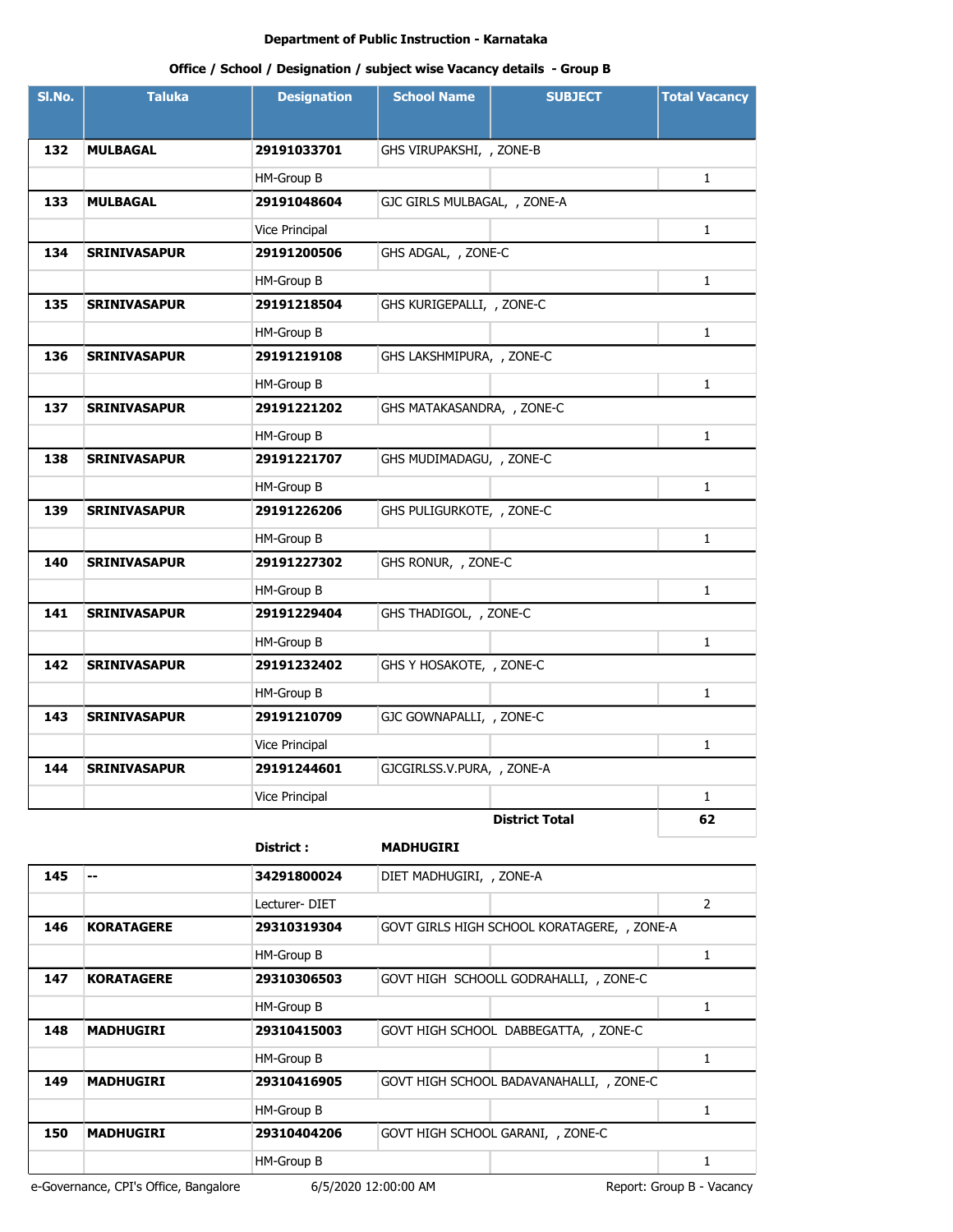| SI.No. | <b>Taluka</b>    | <b>Designation</b>    | <b>School Name</b> | <b>SUBJECT</b>                                      | <b>Total Vacancy</b> |  |  |
|--------|------------------|-----------------------|--------------------|-----------------------------------------------------|----------------------|--|--|
|        |                  |                       |                    |                                                     |                      |  |  |
| 151    | <b>MADHUGIRI</b> | 29310417002           |                    | GOVT HIGH SCHOOL GIDADAGALAHALLI, , ZONE-C          |                      |  |  |
|        |                  | HM-Group B            | $\mathbf{1}$       |                                                     |                      |  |  |
| 152    | <b>MADHUGIRI</b> | 29310413502           |                    | GOVT HIGH SCHOOL SHIVANAGERE, , ZONE-C              |                      |  |  |
|        |                  | HM-Group B            |                    |                                                     | $\mathbf{1}$         |  |  |
| 153    | <b>MADHUGIRI</b> | 29310406202           |                    | GOVT HIGH SCHOOL THONDOTI, , ZONE-C                 |                      |  |  |
|        |                  | HM-Group B            |                    |                                                     | $\mathbf{1}$         |  |  |
| 154    | <b>MADHUGIRI</b> | 29310420801           | , ZONE-C           | GOVT HIGHER PRIMARY AND SECONDARY SCHOOL KONDAVADI, |                      |  |  |
|        |                  | HM-Group B            |                    |                                                     | $\mathbf{1}$         |  |  |
| 155    | <b>MADHUGIRI</b> | 29310421204           |                    | GOVT JUNIOR COLLEGE BYALYA, , ZONE-C                |                      |  |  |
|        |                  | <b>Vice Principal</b> |                    |                                                     | $\mathbf{1}$         |  |  |
| 156    | <b>PAVAGADA</b>  | 29310512903           |                    | GOVT HIGH SCHOOL B.K HALLI, , ZONE-C                |                      |  |  |
|        |                  | HM-Group B            |                    |                                                     | 1                    |  |  |
| 157    | <b>PAVAGADA</b>  | 29310505002           |                    | GOVT HIGH SCHOOL GANGASAGARA, , ZONE-C              |                      |  |  |
|        |                  | HM-Group B            |                    |                                                     | $\mathbf{1}$         |  |  |
| 158    | <b>PAVAGADA</b>  | 29310502402           |                    | GOVT HIGH SCHOOL GOWDETI, , ZONE-C                  |                      |  |  |
|        |                  | HM-Group B            |                    |                                                     | 1                    |  |  |
| 159    | PAVAGADA         | 29310506303           |                    | GOVT HIGH SCHOOL SASALAKUNTE, , ZONE-C              |                      |  |  |
|        |                  | HM-Group B            |                    |                                                     | 1                    |  |  |
| 160    | PAVAGADA         | 29310503502           |                    | GOVT HIGH SCHOOL SIDDAPURA, , ZONE-C                |                      |  |  |
|        |                  | HM-Group B            |                    |                                                     | 1                    |  |  |
| 161    | <b>PAVAGADA</b>  | 29310511504           |                    | GOVT JUNIOR COLLEGE THIRUMANI, , ZONE-C             |                      |  |  |
|        |                  | Vice Principal        |                    |                                                     | $\mathbf{1}$         |  |  |
| 162    | <b>SIRA</b>      | 29310622902           |                    | GOVT HIGH SCHOOL SHAGADADU, , ZONE-C                |                      |  |  |
|        |                  | HM-Group B            |                    |                                                     | 1                    |  |  |
| 163    | SIRA             | 29310601709           |                    | GOVT HIGH SCHOOL BARAGURU, , ZONE-C                 |                      |  |  |
|        |                  | HM-Group B            |                    |                                                     | $\mathbf{1}$         |  |  |
| 164    | <b>SIRA</b>      | 29310605608           |                    | GOVT HIGH SCHOOL BEVINAHALLI, , ZONE-C              |                      |  |  |
|        |                  | HM-Group B            |                    |                                                     | $\mathbf{1}$         |  |  |
| 165    | SIRA             | 29310610610           |                    | GOVT HIGH SCHOOL BUKKAPATTANA, , ZONE-C             |                      |  |  |
|        |                  | HM-Group B            |                    |                                                     | $\mathbf{1}$         |  |  |
| 166    | <b>SIRA</b>      | 29310600105           |                    | GOVT HIGH SCHOOL DODDABANAGERE, , ZONE-C            |                      |  |  |
|        |                  | HM-Group B            |                    |                                                     | $\mathbf{1}$         |  |  |
| 167    | <b>SIRA</b>      | 29310617603           |                    | GOVT HIGH SCHOOL SAKSHIHALLI, , ZONE-C              |                      |  |  |
|        |                  | HM-Group B            |                    |                                                     | $\mathbf{1}$         |  |  |
| 168    | <b>SIRA</b>      | 29310612707           |                    | GOVT HIGH SCHOOL CHIKKANAHALLI, , ZONE-C            |                      |  |  |
|        |                  | Vice Principal        |                    |                                                     | $\mathbf{1}$         |  |  |
| 169    | SIRA             | 29310604013           |                    | GOVT JUNIOR COLLEGE PATTANAYAKANAHALLI, , ZONE-C    |                      |  |  |
|        |                  | Vice Principal        |                    |                                                     | $\mathbf{1}$         |  |  |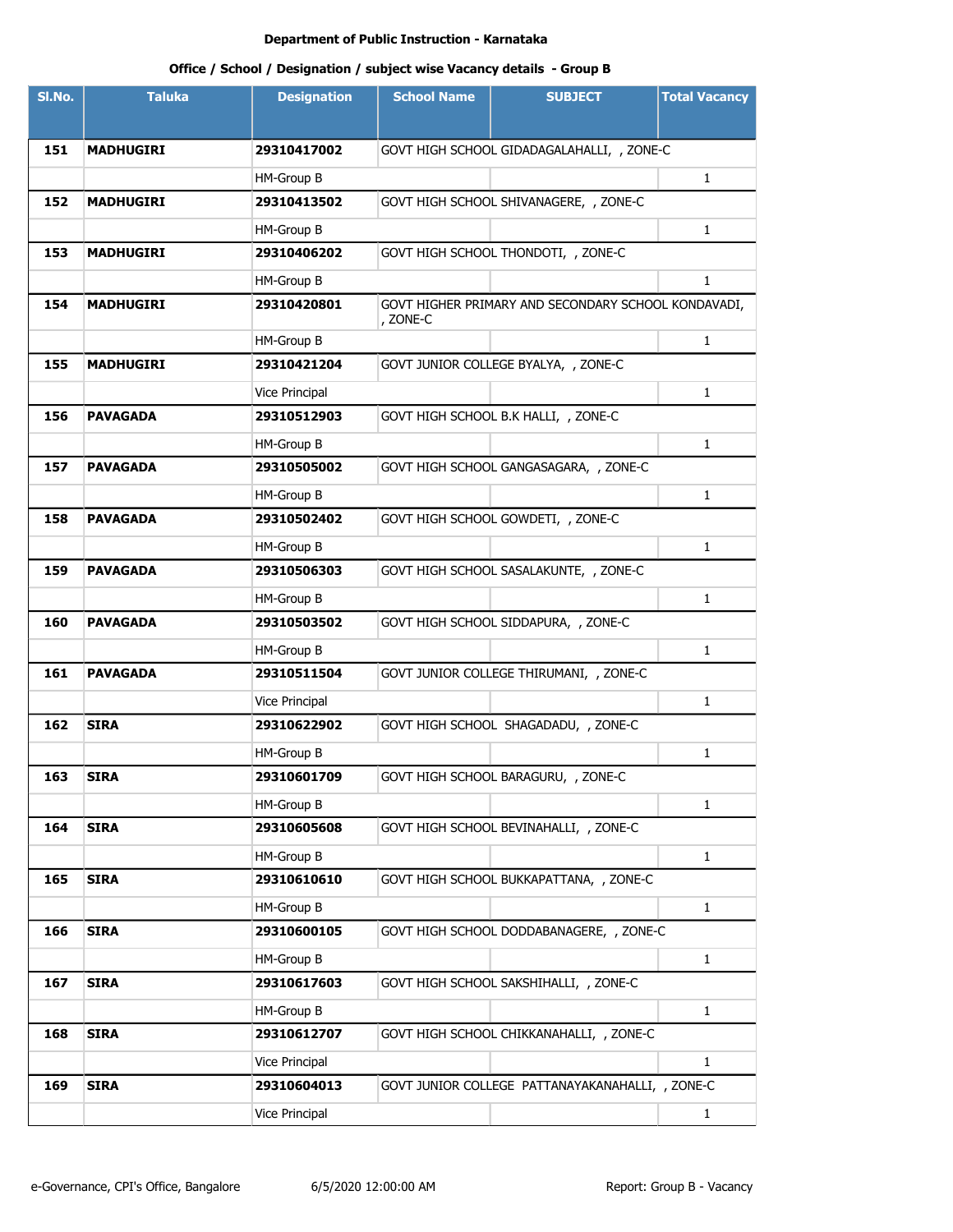#### **Office / School / Designation / subject wise Vacancy details - Group B**

| SI.No. | <b>Taluka</b> | <b>Designation</b>    | <b>School Name</b> | <b>SUBJECT</b>                              | <b>Total Vacancy</b> |
|--------|---------------|-----------------------|--------------------|---------------------------------------------|----------------------|
|        |               |                       |                    |                                             |                      |
| 170    | <b>SIRA</b>   | 29310613004           |                    | GOVT JUNIOR COLLEGE GULIGENAHALLI, , ZONE-C |                      |
|        |               | Vice Principal        |                    |                                             |                      |
| 171    | <b>SIRA</b>   | 29310601108           |                    | GOVT JUNIOR COLLEGE LAKKANAHALLI, , ZONE-C  |                      |
|        |               | <b>Vice Principal</b> |                    |                                             |                      |
| 172    | <b>SIRA</b>   | 29310620801           |                    | GOVT JUNIOR COLLEGE SIRA, , ZONE-A          |                      |
|        |               | <b>Vice Principal</b> |                    |                                             |                      |
|        |               |                       |                    | <b>District Total</b>                       | 29                   |

# **District : RAMANAGARA 173 -- 34292100028** DIET RAMANAGARA, , ZONE-A Lecturer- DIET 1 **174 CHANNAPATNA 29320706105** G HS THAGACHAGERE, , ZONE-B HM-Group B 1 **175 CHANNAPATNA 29320706405** GHS MANGALAVARAPETE, , ZONE-A HM-Group B 1 **176 KANAKAPURA 29320820104** G HS ALANATHA, , ZONE-C HM-Group B 1 **177 KANAKAPURA 29320818702** G HS BIJJAHALLI, , ZONE-C HM-Group B 1 **178 KANAKAPURA 29320811502** G HS GORAVINAPURA, , ZONE-C HM-Group B 1 **179 KANAKAPURA 29320810107** G HS SHIVANAHALLI, , ZONE-B HM-Group B 1 **180 KANAKAPURA 29320824202** G UHS KANAKAPURA, , ZONE-A HM-Group B 1 **181 KANAKAPURA 29320818206** GCHS HALASURU, , ZONE-C HM-Group B 2 1 **182 MAGADI 29320526405** G UHS MAGADI, , ZONE-A HM-Group B 1 **183 RAMANAGARA 29320603905** G HS MAYAGANAHALLI, , ZONE-B HM-Group B 2 1 **184 RAMANAGARA 29320612615** GHS RAMANAGARA URDU, , ZONE-A HM-Group B 1 **185 RAMANAGARA 29320612612** GJC RAMANAGARABOYS, , ZONE-A Vice Principal 1 and 1 and 1 and 1 and 1 and 1 and 1 and 1 and 1 and 1 and 1 and 1 and 1 and 1 and 1 and 1 and 1 and 1 and 1 and 1 and 1 and 1 and 1 and 1 and 1 and 1 and 1 and 1 and 1 and 1 and 1 and 1 and 1 and 1 and 1 a **District Total 13**

|     |                   | District :     | <b>SHIVAMOGGA</b>               |  |  |  |
|-----|-------------------|----------------|---------------------------------|--|--|--|
| 186 | <b>BHADRAVATI</b> | 29150110608    | GPUC-URDU DONABAGATTA, , ZONE-B |  |  |  |
|     |                   | Vice Principal |                                 |  |  |  |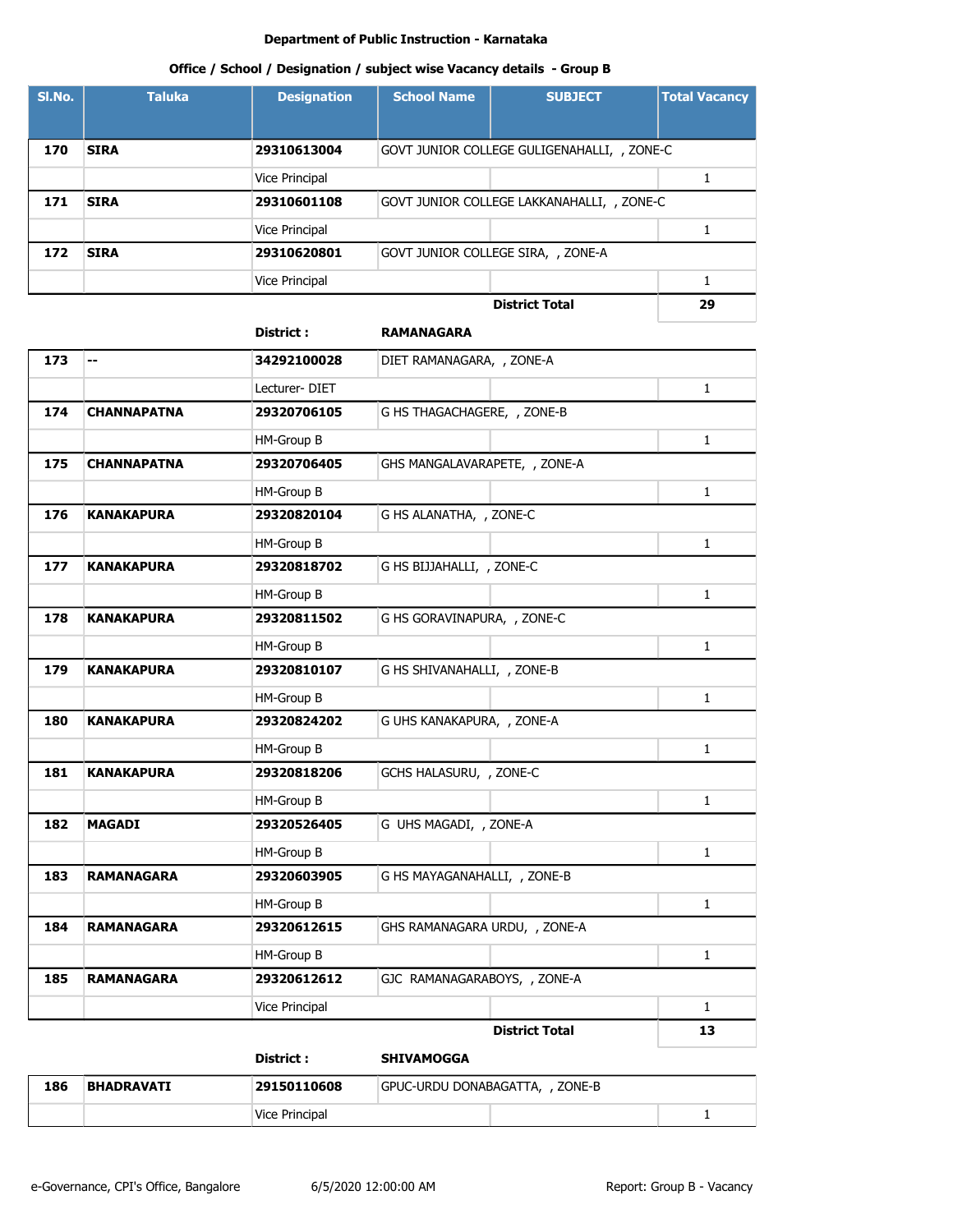# **Office / School / Designation / subject wise Vacancy details - Group B**

| SI.No. | <b>Taluka</b>       | <b>Designation</b> | <b>School Name</b>         | <b>SUBJECT</b>        | <b>Total Vacancy</b> |
|--------|---------------------|--------------------|----------------------------|-----------------------|----------------------|
|        |                     |                    |                            |                       |                      |
| 187    | <b>THIRTHAHALLI</b> | 29150740901        | GHS KADTHURU, , ZONE-C     |                       |                      |
|        |                     | HM-Group B         |                            |                       |                      |
| 188    | <b>THIRTHAHALLI</b> | 29150734701        | GHS KATTEHAKKALU, , ZONE-C |                       |                      |
|        |                     | HM-Group B         |                            |                       |                      |
|        |                     |                    |                            | <b>District Total</b> | 3                    |

## **District : TUMKUR**

| 189 | CHIKKANAYAKANAHALLI 29180121003 |                   | GCHS BADAKEGUDLU, , ZONE-C          |                                                       |              |
|-----|---------------------------------|-------------------|-------------------------------------|-------------------------------------------------------|--------------|
|     |                                 | HM-Group B        |                                     |                                                       | $\mathbf{1}$ |
| 190 | <b>CHIKKANAYAKANAHALLI</b>      | 29180117604       | GHS C N HALLI Ward-2, , ZONE-A      |                                                       |              |
|     |                                 | HM-Group B        |                                     |                                                       | $\mathbf{1}$ |
| 191 | CHIKKANAYAKANAHALLI             | 29180120503       | GHS DABBAGUNTE, , ZONE-C            |                                                       |              |
|     |                                 | HM-Group B        |                                     |                                                       | $\mathbf{1}$ |
| 192 | <b>CHIKKANAYAKANAHALLI</b>      | 29180120309       | GHS DASUDI, , ZONE-C                |                                                       |              |
|     |                                 | HM-Group B        |                                     |                                                       | $\mathbf{1}$ |
| 193 | CHIKKANAYAKANAHALLI             | 29180104804       | GHS HULIYAR THAMMADIHALLI, , ZONE-C |                                                       |              |
|     |                                 | HM-Group B        |                                     |                                                       | $\mathbf{1}$ |
| 194 | CHIKKANAYAKANAHALLI             | 29180111003       | GHS THEERTHAPURA, , ZONE-C          |                                                       |              |
|     |                                 | HM-Group B        |                                     |                                                       | $\mathbf{1}$ |
| 195 | <b>KUNIGAL</b>                  | 29181005805       | GCHS TAVAREKERE, , ZONE-C           |                                                       |              |
|     |                                 | HM-Group B        |                                     |                                                       | $\mathbf{1}$ |
| 196 | <b>KUNIGAL</b>                  | 29181002703       | GCHS VALGEREPURA, , ZONE-C          |                                                       |              |
|     |                                 | HM-Group B        |                                     |                                                       | $\mathbf{1}$ |
| 197 | <b>KUNIGAL</b>                  | 29181003502       | GHS KODAVATTI, , ZONE-C             |                                                       |              |
|     |                                 | HM-Group B        |                                     |                                                       | $\mathbf{1}$ |
| 198 | <b>KUNIGAL</b>                  | 29181004502       | GHS YELEKADAKALU, , ZONE-C          |                                                       |              |
|     |                                 | HM-Group B        |                                     |                                                       | $\mathbf{1}$ |
| 199 | <b>KUNIGAL</b>                  | 29181019015       |                                     | GCPRE-UNIVERSITY COLLEGE HULIYURDURGA, , ZONE-C       |              |
|     |                                 | Vice Principal    |                                     |                                                       | $\mathbf{1}$ |
| 200 | <b>KUNIGAL</b>                  | 29181034601       | , ZONE-A                            | GOVT. JUNIOR COLLEGE MAHATHMA GANDHI KUNIGAL Ward-21, |              |
|     |                                 | Vice Principal    |                                     |                                                       | $\mathbf{1}$ |
| 201 | <b>TURUVEKERE</b>               | 29180716305       | GCHS MUGALUR, , ZONE-C              |                                                       |              |
|     |                                 | HM-Group B        |                                     |                                                       | $\mathbf{1}$ |
| 202 | <b>TURUVEKERE</b>               | 29180704902       | GHS AJJANAHALLI, , ZONE-C           |                                                       |              |
|     |                                 | <b>HM-Group B</b> |                                     |                                                       | $\mathbf{1}$ |
| 203 | <b>TURUVEKERE</b>               | 29180713703       | GHS AREMALLENAHALLI, , ZONE-C       |                                                       |              |
|     |                                 | HM-Group B        |                                     |                                                       | $\mathbf{1}$ |
| 204 | <b>TURUVEKERE</b>               | 29180713302       | GHS HULIKAL, , ZONE-C               |                                                       |              |
|     |                                 | HM-Group B        |                                     |                                                       | $\mathbf 1$  |
|     |                                 |                   |                                     |                                                       |              |